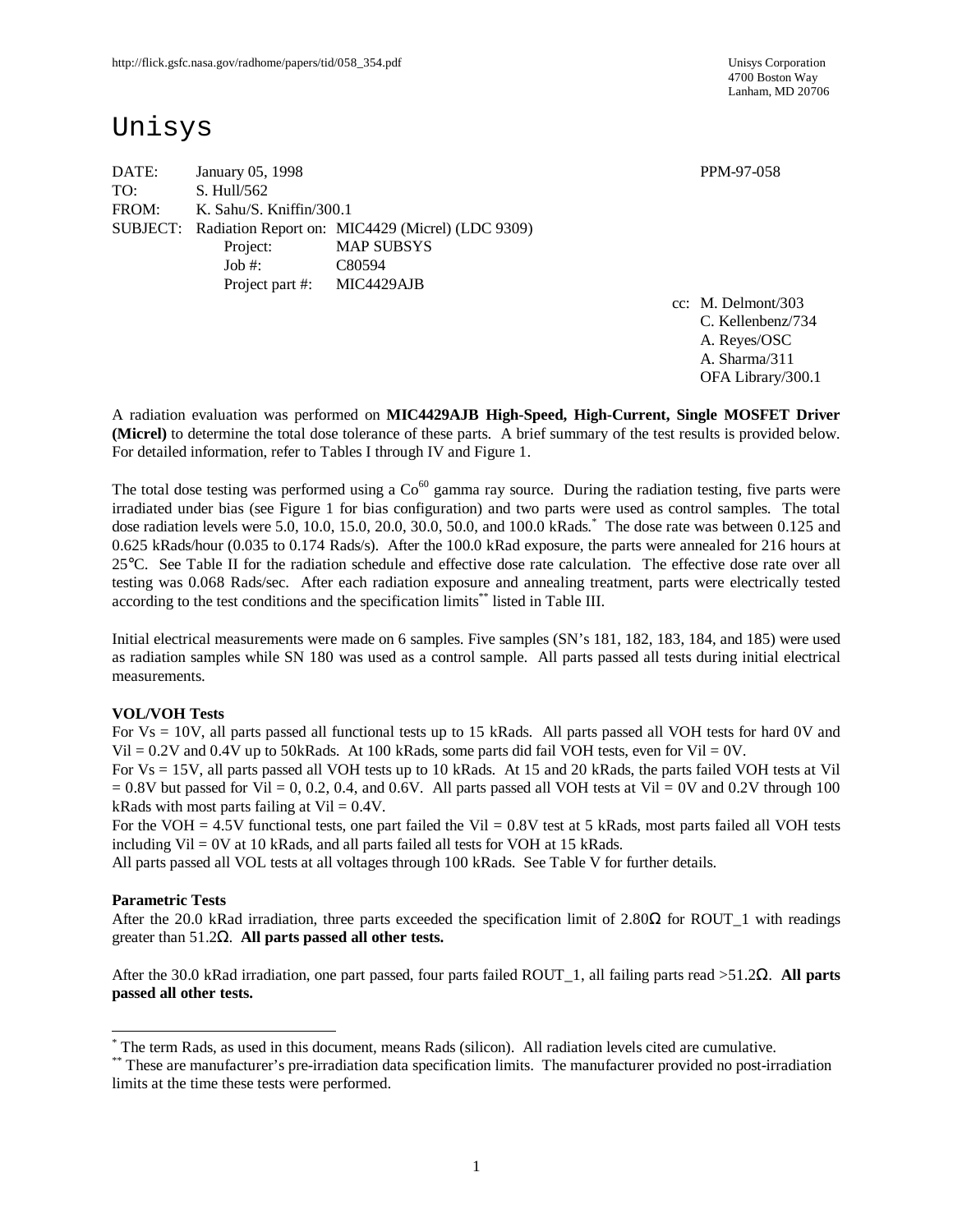After the 50.0 kRad irradiation, all parts exceeded the specification limit for ROUT\_1 with readings of >51.2Ω. **All parts passed all other tests.**

After the 100.0 kRad irradiation, three parts exceeded the specification limit of 0.150mA for Icc\_0V\_10V with readings of 1.376, 0.915, and 1.316mA. All parts exceeded the specification limit for ROUT\_1 with readings of >51.2Ω. **All parts passed all other tests.**

After annealing the parts for 216 hours at 25°C, parts showed significant recovery. **All parts passed all other tests.**

Table IV provides a summary of the test results with the mean and standard deviation values for each parameter after each irradiation exposure and annealing step.

Any further details about this evaluation can be obtained upon request. If you have any questions, please call me at (301) 731-8954.

#### \_\_\_\_\_\_\_\_\_\_\_\_\_\_\_\_\_\_\_\_\_\_\_\_\_\_\_\_\_\_\_\_\_\_\_\_\_\_\_\_\_\_\_\_\_\_\_\_\_\_\_\_\_\_\_\_\_\_\_\_\_\_\_\_\_\_\_\_\_\_\_\_\_\_\_\_\_\_\_\_\_\_\_\_\_\_\_\_\_\_\_\_ ADVISORY ON THE USE OF THIS DOCUMENT

The information contained in this document has been developed solely for the purpose of providing general guidance to employees of the Goddard Space Flight Center (GSFC). This document may be distributed outside GSFC only as a courtesy to other government agencies and contractors. Any distribution of this document, or application or use of the information contained herein, is expressly conditional upon, and is subject to, the following understandings and limitations:

(a) The information was developed for general guidance only and is subject to change at any time;

(b) The information was developed under unique GSFC laboratory conditions which may differ substantially from outside conditions;

(c) GSFC does not warrant the accuracy of the information when applied or used under other than unique GSFC laboratory conditions;

(d) The information should not be construed as a representation of product performance by either GSFC or the manufacturer;

(e) Neither the United States government nor any person acting on behalf of the United States government assumes any liability resulting from the application or use of the information.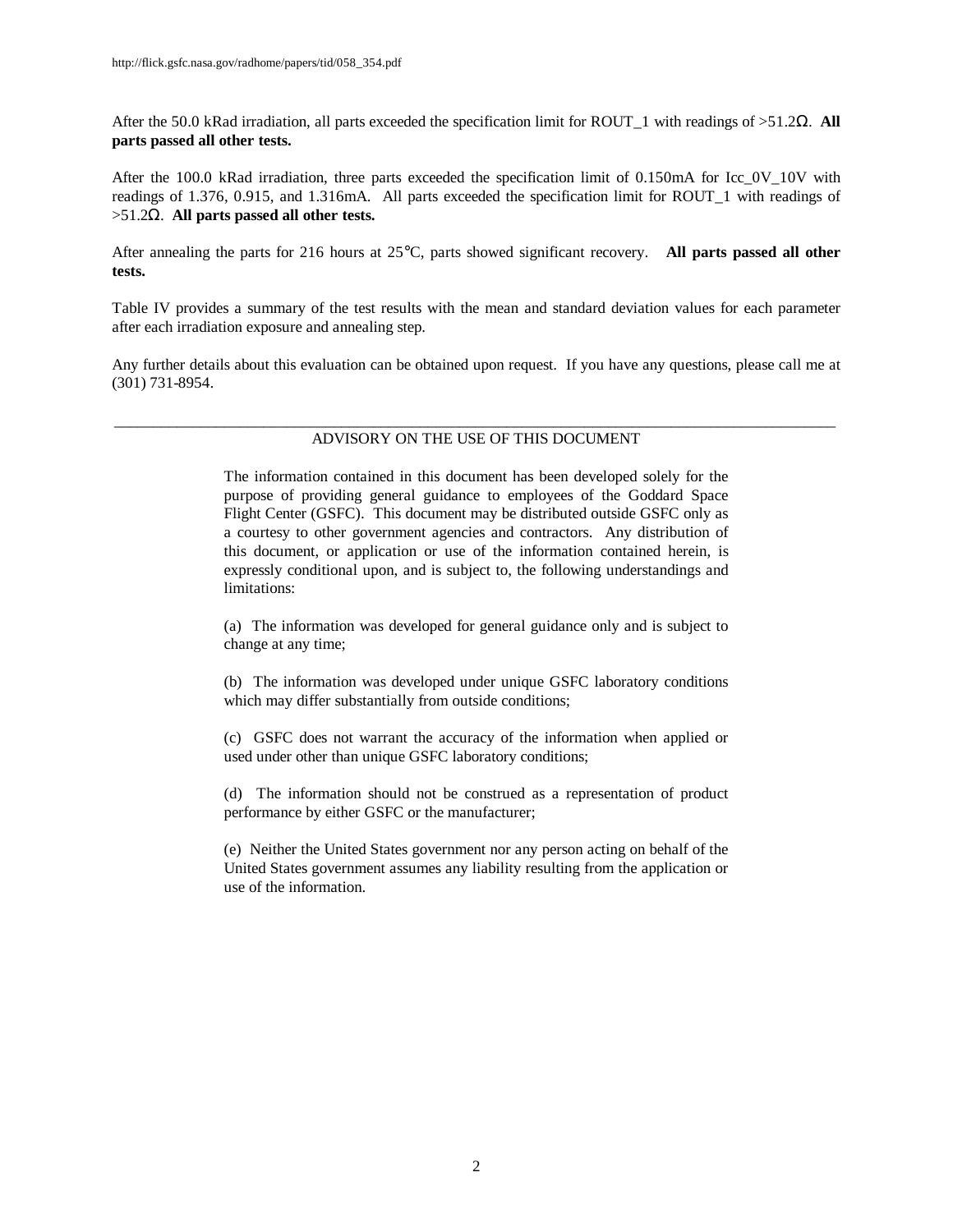

Figure 1. Radiation Bias Circuit for MIC4429

Notes:

1. Resistor is  $10k\Omega \pm 5\% 1/4W$ .

2.  $V_s = 10.0 \pm 0.5 V, V_{IN} = 0 V.$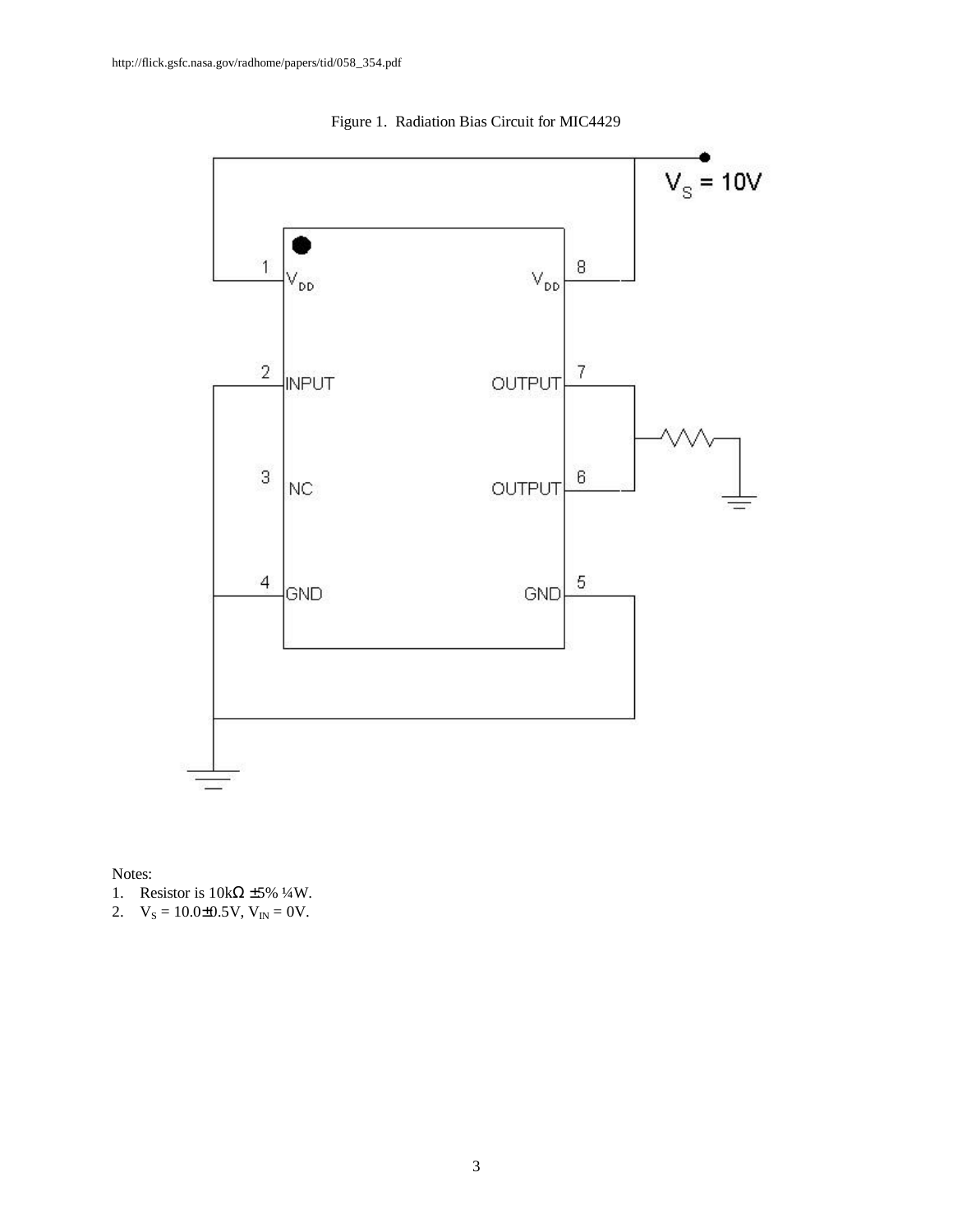| Generic Part Number:                 | <b>MIC4429</b>                                 |
|--------------------------------------|------------------------------------------------|
| MAP SUBSYS. Part Number              | MIC4429AJB                                     |
| Charge Number:                       | C80594                                         |
| Manufacturer:                        | Micrel                                         |
| Lot Date Code (LDC):                 | 9309                                           |
| <b>Quantity Tested:</b>              | 6                                              |
| Serial Number of Control Samples:    | 180                                            |
| Serial Numbers of Radiation Samples: | 181, 182, 183, 184, and 185                    |
| Part Function:                       | High-Speed, High-Current, Dingle MOSFET Driver |
| Part Technology:                     | Bipolar                                        |
| Package Style:                       | 8 Pin DIP                                      |
| Test Equipment:                      | A540                                           |
| Test Engineer:                       | D. Davis                                       |

## TABLE I. Part Information

• No radiation tolerance/hardness was guaranteed by the manufacturer for this part.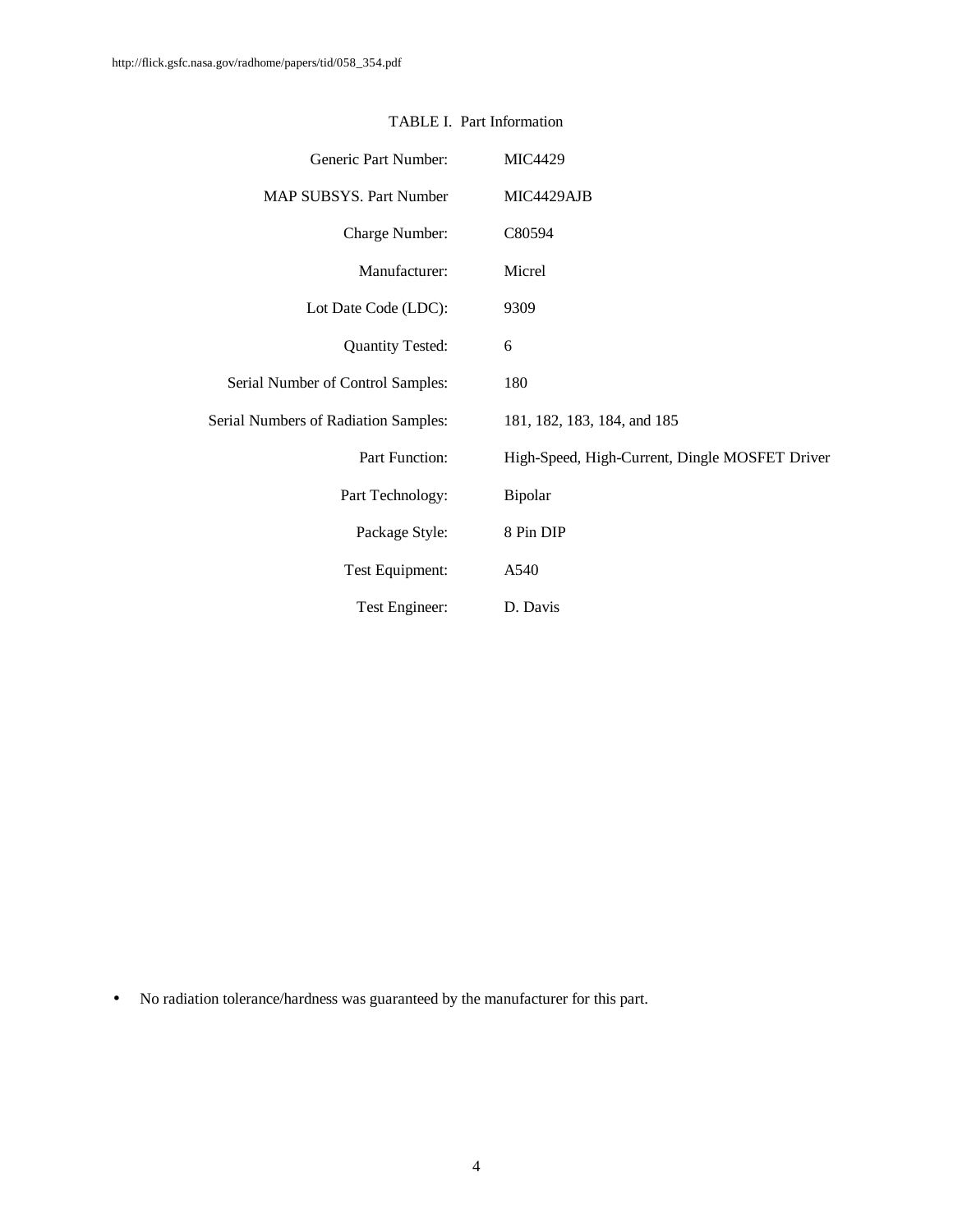|                 |                                                                           | TABLE II. Radiation Schedule for MIC4429 |                                                                                                                    |  |
|-----------------|---------------------------------------------------------------------------|------------------------------------------|--------------------------------------------------------------------------------------------------------------------|--|
|                 |                                                                           |                                          |                                                                                                                    |  |
|                 |                                                                           |                                          |                                                                                                                    |  |
|                 |                                                                           |                                          |                                                                                                                    |  |
|                 |                                                                           |                                          |                                                                                                                    |  |
|                 |                                                                           |                                          |                                                                                                                    |  |
|                 |                                                                           |                                          |                                                                                                                    |  |
|                 |                                                                           |                                          |                                                                                                                    |  |
|                 |                                                                           |                                          |                                                                                                                    |  |
|                 |                                                                           |                                          |                                                                                                                    |  |
|                 |                                                                           |                                          |                                                                                                                    |  |
| annealing step. | Effective Dose Rate = 100,000 RADS/17 DAYS=245.1 RADS/HOUR=0.068 RADS/SEC |                                          | The effective dose rate is lower than that of the individual radiation steps as it takes into account the interim- |  |

PARTS WERE IRRADIATED AND ANNEALED UNDER BIAS, SEE FIGURE 1.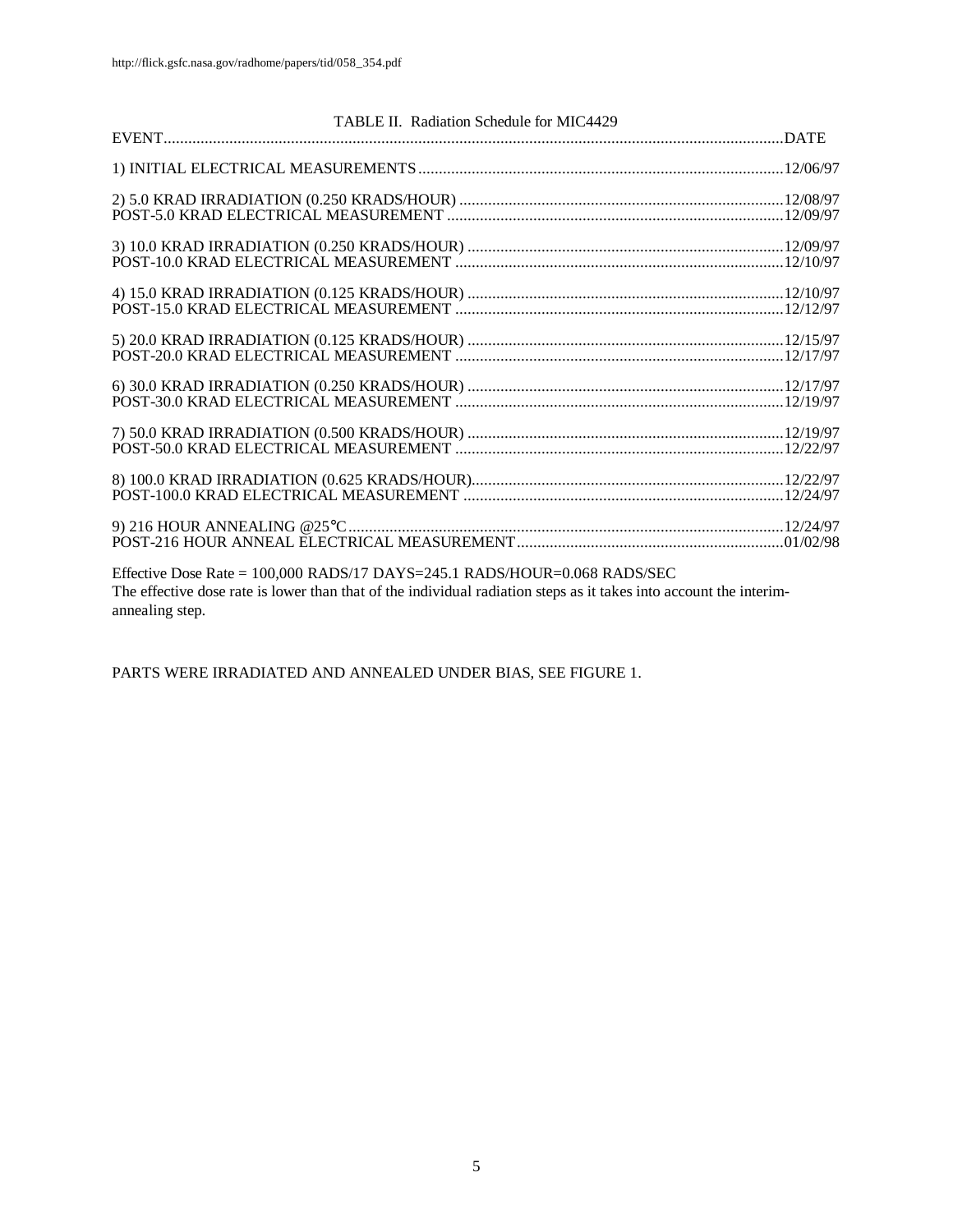| <b>Test</b> |                                      |                                               | Spec.        | Lim.        |
|-------------|--------------------------------------|-----------------------------------------------|--------------|-------------|
| #           | <b>Parameter</b>                     | Units Test Conditions /2                      | min          | max         |
| 1,3,5       | $Icc_0$                              | $mA V_{DD} = 4.5, 10, \& 15V, V_{IN} = 0V$    | $\mathbf{0}$ | 0.15        |
| 2,4,6       | Icc 3V                               | $mA V_{DD} = 4.5, 10, \& 15V, V_{IN} = 3V$    | $\mathbf{0}$ | 1.5         |
|             | $13,19,25,31,37$ 4.5V VOL @ vih 4.5V | $V V_{DD} = 4.5V, V_{IH} = 4.5V$              |              | 0.025       |
|             | 14,20,26,32,38 4.5V VOH@vil *.*V     | $V V_{DD} = 4.5V$ ,                           | 4.475        |             |
|             |                                      | $V_{\text{IL}}$ = 0.0 to 0.8V in 0.2V steps   |              |             |
|             | 15,21,27,33,39 10V_VOL@vih_10V       | $V V_{DD} = 10V, V_{IH} = 10V$                |              | 0.025       |
|             | 16,22,28,34,40 10V_VOH@vil_*.*V      | $V V_{DD} = 10V$ ,                            | 9.975        |             |
|             |                                      | $V_{IL}$ = 0.0 to 0.8V in 0.2V steps          |              |             |
|             | 17,23,29,35,41 15V VOL@vih 15V       | $V V_{DD} = 15V, V_{IH} = 15V$                |              | 0.025       |
|             | 18,24,30,36,42 15V_VOH@vil_*.*V      | $V V_{DD} = 15V,$                             | 14.975       |             |
|             |                                      | $V_{\text{IL}}$ = 0.0 to 0.8V in 0.2V steps   |              |             |
| 43          | ROUT <sub>1</sub>                    | $WI_{\text{OUT}} = 10mA, V_{\text{DD}} = 18V$ |              | 2.8         |
| 44          | <b>HARD ROUT 1</b>                   | $WIOUT = 10mA, VDD = 18V$                     |              | 2.8         |
| 45          | ROUT_0                               | $WIOUT = 10mA, VDD = 18V$                     |              | 2.5         |
| 46          | <b>HARD ROUT 0</b>                   | $WIOUT = 10mA, VDD = 18V$                     |              | 2.5         |
| 47          | <b>IIL_4.5V</b>                      | $mN_{DD} = 4.5V$                              | $-10.0$      | 10.0        |
| 48          | <b>IIH 4.5V</b>                      | $mA$ $V_{DD} = 4.5V$                          | $-10.0$      | <b>10.0</b> |
| 49          | <b>IIL 10V</b>                       | $mN_{DD} = 10V$                               | $-10.0$      | 10.0        |
| 50          | <b>IIH 10V</b>                       | $mN_{DD} = 10V$                               | $-10.0$      | 10.0        |
| 51          | <b>IIL 15V</b>                       | $mA$ $V_{DD} = 15V$                           | $-10.0$      | 10.0        |
| 52          | <b>IIH 15V</b>                       | $mA$ $V_{DD} = 15V$                           | $-10.0$      | 10.0        |

## Table III. Electrical Characteristics of MIC4429 /1

Notes:

1/ These are the manufacturer's non-irradiated data sheet specification limits. No post-irradiation limits were provided by the manufacturer at the time the tests were performed.

2/ For all tests,  $\pm V_s = \pm 15V$ ,  $T_A = 25^{\circ}$ C unless otherwise specified.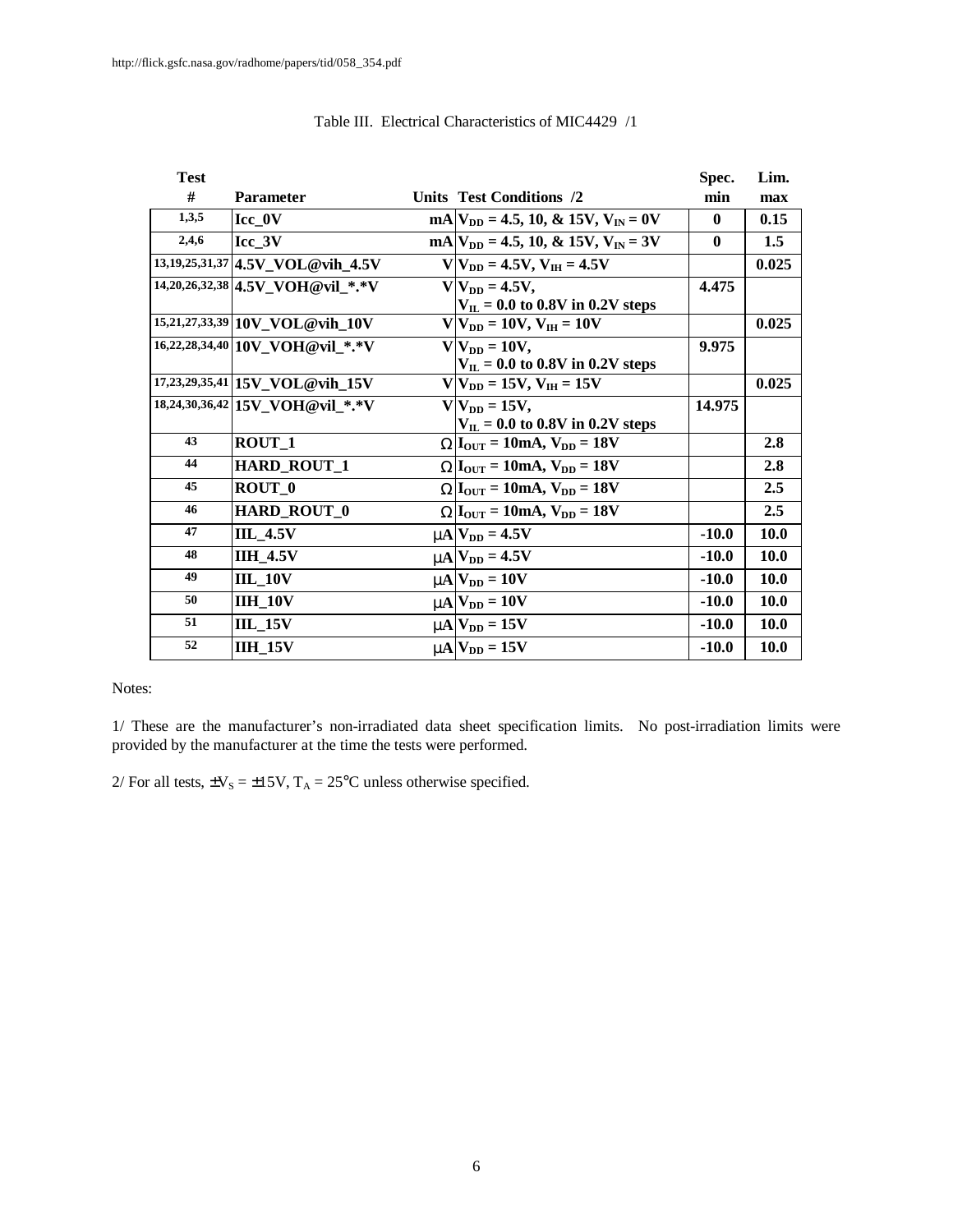|             |                    |              |                 |             |         |                | <b>Total Dose Exposure (kRads)</b> |              |         |       |         |       |         |       |         | Annealing |         |       |         |       |               |       |
|-------------|--------------------|--------------|-----------------|-------------|---------|----------------|------------------------------------|--------------|---------|-------|---------|-------|---------|-------|---------|-----------|---------|-------|---------|-------|---------------|-------|
|             |                    |              |                 |             |         | <b>Initial</b> | 5.0                                |              | 10.0    |       | 15.0    |       | 20.0    |       | 30.0    |           | 50.0    |       | 100.0   |       | 216 hours     |       |
| <b>Test</b> |                    |              | Spec. Lim. $/2$ |             |         |                |                                    |              |         |       |         |       |         |       |         |           |         |       |         |       | $@25^\circ C$ |       |
|             | Parameters /3      | <b>Units</b> | min             | max         | mean    | sd             | mean                               | sd           | mean    | sd    | mean    | sd    | mean    | sd    | mean    | sd        | mean    | sd    | mean    | sd    | mean          | sd    |
|             | Icc_0V_4.5V        | mA           |                 | 0.15        | 0.049   | 0.009          | 0.025                              | 0.015        | 0.005   | 0.005 | 0.005   | 0.005 | 0.004   | 0.005 | 0.004   | 0.005     | 0.130   | 0.075 | 0.011   | 0.006 | 0.007         | 0.009 |
| 2           | Icc 3V 4.5V        | mA           | 0               | 1.5         | 0.247   | 0.036          | 0.117                              | 0.084        | 0.012   | 0.002 | 0.010   | 0.001 | 0.024   | 0.012 | 0.048   | 0.028     | 0.111   | 0.053 | 0.016   | 0.027 | 0.007         | 0.012 |
| 3           | $Icc_0V_10V$       | mA           |                 | 0.15        | 0.057   | 0.014          | 0.041                              | 0.012        | 0.029   | 0.013 | 0.025   | 0.013 | 0.019   | 0.005 | 0.021   | 0.013     | 0.019   | 0.014 | 0.733   | 0.597 | 0.359         | 0.448 |
| 4           | $Icc_3V_10V$       | mA           | O.              | 1.5         | 0.343   | 0.041          | 0.186                              | 0.055        | 0.111   | 0.026 | 0.085   | 0.009 | 0.091   | 0.012 | 0.108   | 0.024     | 0.171   | 0.058 | 0.061   | 0.027 | 0.051         | 0.012 |
| 5           | $Icc_0V_15V$       | mA           |                 | 0.15        | 0.094   | 0.027          | 0.065                              | 0.020        | 0.059   | 0.022 | 0.057   | 0.021 | 0.053   | 0.020 | 0.051   | 0.020     | 0.048   | 0.022 | 0.054   | 0.022 | 0.044         | 0.021 |
| 6           | Icc_3V_15V         | mA           |                 | 1.5         | 0.435   | 0.046          | 0.277                              | 0.022        | 0.233   | 0.024 | 0.210   | 0.016 | 0.212   | 0.023 | 0.225   | 0.022     | 0.283   | 0.059 | 0.168   | 0.032 | 0.154         | 0.017 |
| 43          | <b>ROUT 1 /4</b>   | W            |                 | 2.8         | 1.3     | 0              | 1.4                                | $\mathbf{u}$ | 1.4     |       | 1.4     |       | 2P/3F   |       | 1P/4F   |           | >51.2   |       | >51.2   |       | >51.2         |       |
| 44          | <b>HARD ROUT 1</b> | W            |                 | 2.8         | 1.3     | 0              | 1.4                                | 0            | 1.4     |       | 1.4     |       | 1.5     | 0.04  | 1.5     | 0.08      | 1.6     | 0.08  | 1.6     | 0.08  | 1.6           | 0.04  |
| 45          | ROUT 0             | W            |                 | 2.5         | 1.7     | 0.04           | 1.7                                | 0.04         | 1.7     | 0.05  | 1.7     | 0.04  | 1.7     | 0.05  | 1.7     | 0.05      | 1.7     | 0.05  | 1.7     | 0.05  | 1.7           | 0.05  |
| 46          | <b>HARD ROUT 0</b> | W            |                 | 2.5         | 1.7     | 0.04           | 1.7                                | 0.04         | 1.7     | 0.05  | 1.7     | 0.04  | 1.7     | 0.05  | 1.7     | 0.05      | 1.7     | 0.05  | 1.7     | 0.05  | 1.7           | 0.05  |
| 47          | <b>IIL 4.5V</b>    | m            | $-10.0$         | 10.0        | $-0.02$ | 0.001          | $-0.02$                            | 0.001        | $-0.02$ | 0.001 | $-0.02$ | 0.001 | $-0.02$ | 0.001 | $-0.02$ | 0.001     | $-0.02$ | 0.001 | $-0.02$ | 0.001 | $-0.02$       | 0.001 |
| 48          | <b>IIH 4.5V</b>    | mA           | $-10.0$         | <b>10.0</b> | 0.03    | $\mathbf{0}$   | 0.03                               | 0.001        | 0.03    | 0.002 | 0.02    | 0.001 | 0.02    | 0.001 | 0.02    | 0.001     | 0.02    | 0.001 | 0.02    | 0.001 | 0.02          | 0.003 |
| 49          | <b>IIL 10V</b>     | mA           | $-10.0$         | <b>10.0</b> | $-0.02$ | 0.001          | $-0.02$                            | 0.001        | $-0.02$ | 0.001 | $-0.02$ | 0.001 | $-0.02$ | 0.001 | $-0.02$ | 0.001     | $-0.02$ | 0.001 | $-0.02$ | 0.001 | $-0.02$       | 0.001 |
| 50          | <b>IIH 10V</b>     | mA           | $-10.0$         | 10.0        | 0.07    | 0.001          | 0.07                               | 0.001        | 0.06    | 0.001 | 0.06    | 0.001 | 0.06    | 0.001 | 0.06    | 0.001     | 0.06    | 0.001 | 0.06    | 0.001 | 0.06          | 0.001 |
| 51          | <b>IIL 15V</b>     | mA           | $-10.0$         | <b>10.0</b> | $-0.06$ | 0.011          | $-0.04$                            | 0.004        | $-0.05$ | 0.003 | $-0.05$ | 0.003 | $-0.06$ | 0.001 | $-0.06$ | 0.010     | $-0.06$ | 0.010 | $-0.08$ | 0.015 | $-0.08$       | 0.010 |
| 52          | <b>IIH 15V</b>     | mA           | $-10.0$         | 10.0        | 0.06    | 0.001          | 0.07                               | 0.001        | 0.06    | 0.001 | 0.06    | 0.001 | 0.06    | 0.001 | 0.06    | 0.001     | 0.06    | 0.001 | 0.06    | 0.001 | 0.06          | 0.001 |

## **TABLE IV: Summary of Electrical Measurements after Total Dose Exposures and Annealing for MIC4429 /1**

Notes:

1/ The mean and standard deviation values were calculated over the five parts irradiated in this testing. The control samples remained constant throughout testing and are not included in this table.

2/ These are manufacturer's pre-irradiation data sheet specification limits. No post-irradiation limits were provided by the manufacturer at the time the tests were performed.

3/ See Table V for tests 13 to 42.

4/ "P" ("F") implies all parts passed (failed) this test at this level. nPmF implies that "n" parts passed and "m" parts failed this test at this level.

**Radiation sensitive parameters: ROUT\_1, Icc\_0V\_10V.**